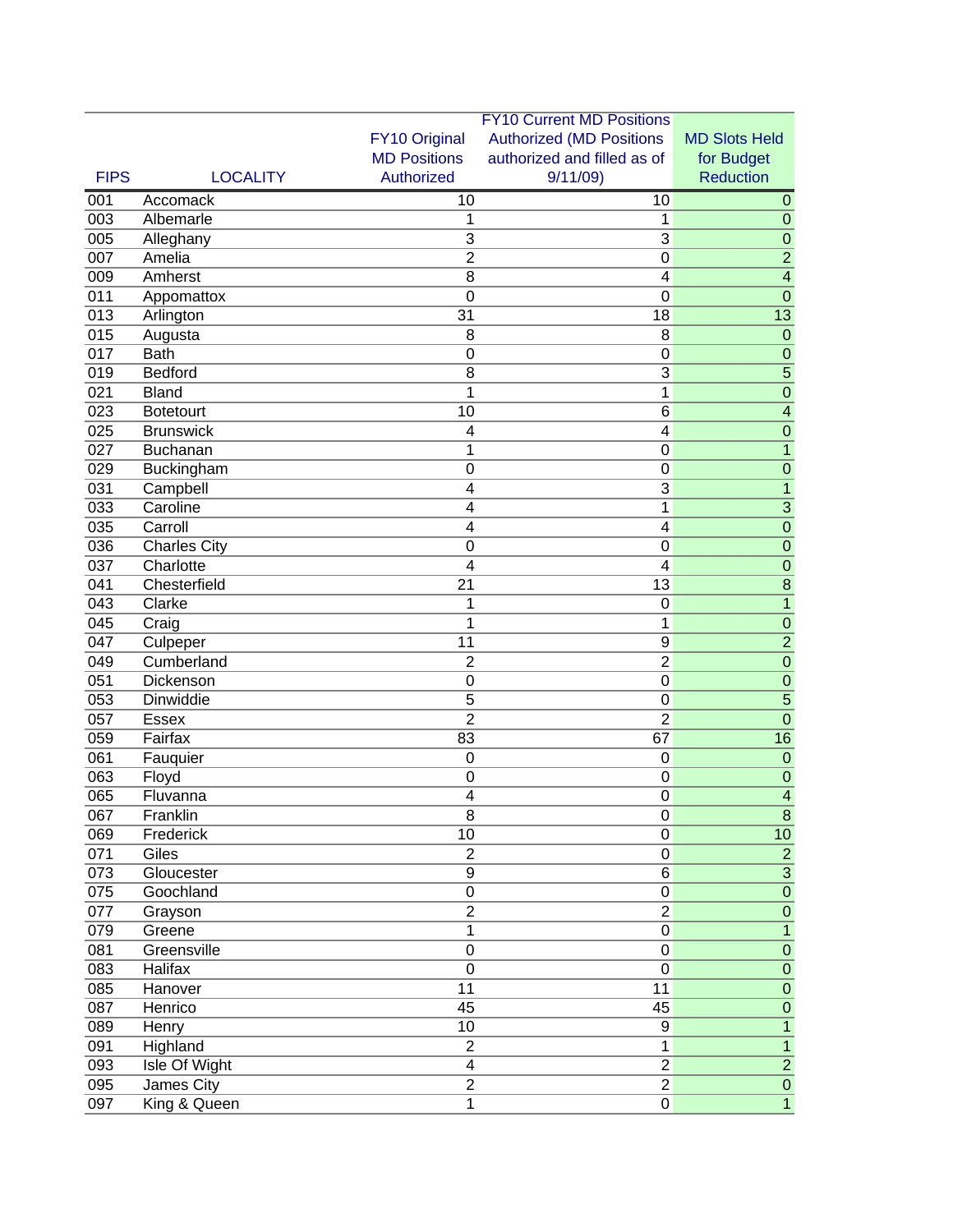| 099 | King George          | 3                       | 2                       | 1                        |
|-----|----------------------|-------------------------|-------------------------|--------------------------|
| 101 | King William         | $\overline{2}$          | $\overline{2}$          | $\overline{0}$           |
| 103 | Lancaster            | $\overline{2}$          | 1                       | $\overline{1}$           |
| 105 | Lee                  | $\mathbf 0$             | 0                       | $\overline{0}$           |
| 107 | Loudoun              | $\mathbf 0$             | $\boldsymbol{0}$        | $\overline{0}$           |
| 109 | Louisa               | $\overline{3}$          | $\boldsymbol{0}$        | $\overline{3}$           |
| 111 | Lunenburg            | 0                       | $\mathbf 0$             | $\overline{0}$           |
| 113 | Madison              | $\mathbf 0$             | $\boldsymbol{0}$        | $\overline{0}$           |
| 115 | <b>Matthews</b>      | 1                       | $\mathbf 0$             | $\overline{1}$           |
| 117 | Mecklenburg          | $\overline{4}$          | 4                       | $\overline{0}$           |
| 119 | Middlesex            | 1                       | $\mathbf 0$             | $\overline{1}$           |
| 121 | Montgomery           | 12                      | 12                      | $\mathbf 0$              |
| 125 | Nelson               | 1                       | $\mathbf 0$             | $\mathbf{1}$             |
| 127 | New Kent             | 3                       | 1                       | $\overline{2}$           |
| 131 | Northampton          | 8                       | 3                       | $\overline{5}$           |
| 133 | Northumberland       | $\overline{2}$          | $\overline{2}$          | $\overline{0}$           |
| 135 | Nottoway             | $\overline{2}$          | $\overline{2}$          | $\overline{0}$           |
| 137 | Orange               | $\overline{\mathbf{4}}$ | 0                       | $\overline{\mathbf{4}}$  |
| 139 | Page                 | $\overline{\mathbf{4}}$ | 4                       | $\overline{0}$           |
| 141 | <b>Patrick</b>       | $\overline{4}$          | 4                       | $\mathbf 0$              |
| 143 | Pittsylvania         | 13                      | $\overline{7}$          | $\overline{6}$           |
| 145 | Powhatan             | 3                       | 3                       | $\overline{0}$           |
| 147 | <b>Prince Edward</b> | $\mathbf 0$             | $\mathbf 0$             | $\overline{0}$           |
| 149 | Prince George        | $\mathbf 0$             | $\boldsymbol{0}$        | $\overline{0}$           |
| 153 | Prince William       | $\overline{\mathbf{4}}$ | 4                       | $\overline{0}$           |
| 155 | Pulaski              | 0                       | 0                       | $\overline{0}$           |
| 157 | Rappahannock         | $\mathbf 0$             | $\mathbf 0$             | $\overline{0}$           |
| 159 | Richmond             | $\mathbf 0$             | 0                       | $\mathbf 0$              |
| 161 | Roanoke              | $\overline{8}$          | $\overline{2}$          | $\overline{6}$           |
| 163 | Rockbridge           | $\mathbf 0$             | $\overline{0}$          | $\overline{0}$           |
| 165 | Rockingham           | $\overline{18}$         | 17                      | $\overline{1}$           |
| 167 | Russell              | $\mathbf 0$             | 0                       | $\mathbf 0$              |
| 169 | <b>Scott</b>         | $\mathbf 2$             | $\overline{\mathbf{c}}$ | $\mathbf 0$              |
| 171 | Shenandoah           | 7                       | $\overline{5}$          | $\overline{2}$           |
| 173 | <b>Smyth County</b>  | $\overline{4}$          | 0                       | $\overline{4}$           |
| 175 | Southampton          | 11                      | 7                       | $\overline{4}$           |
| 177 | Spotsylvania         | O                       | 0                       | $\overline{0}$           |
| 179 | Stafford             | $\pmb{0}$               | $\mathbf 0$             | $\pmb{0}$                |
| 181 | Surry                | $\pmb{0}$               | $\pmb{0}$               | ${\bf 0}$                |
| 183 | <b>Sussex</b>        | $\pmb{0}$               | 0                       | $\overline{0}$           |
| 185 | Tazewell             | 6                       | 3                       |                          |
| 187 | Warren               | 9                       | $\overline{2}$          | $\frac{3}{7}$            |
| 191 | Washington           | 5                       | 5                       |                          |
| 193 | Westmoreland         | $\overline{2}$          | $\pmb{0}$               | $\frac{\overline{0}}{2}$ |
| 195 | Wise                 | $\overline{\mathbf{4}}$ | 4                       | $\overline{0}$           |
| 197 |                      | 4                       | 4                       | ${\bf 0}$                |
| 199 | Wythe<br>York        | $\overline{7}$          | $\overline{7}$          | ${\bf 0}$                |
| 510 | Alexandria           | $\overline{18}$         | 16                      | $\overline{2}$           |
| 520 | <b>Bristol</b>       | $\pmb{0}$               | $\pmb{0}$               | $\overline{0}$           |
| 530 | <b>Buena Vista</b>   | $\pmb{0}$               | $\pmb{0}$               | $\overline{0}$           |
| 540 | Charlottesville      | $\pmb{0}$               | 0                       | $\overline{0}$           |
|     |                      |                         | $\overline{37}$         | $\overline{0}$           |
| 550 | Chesapeake           | $\overline{37}$         |                         |                          |